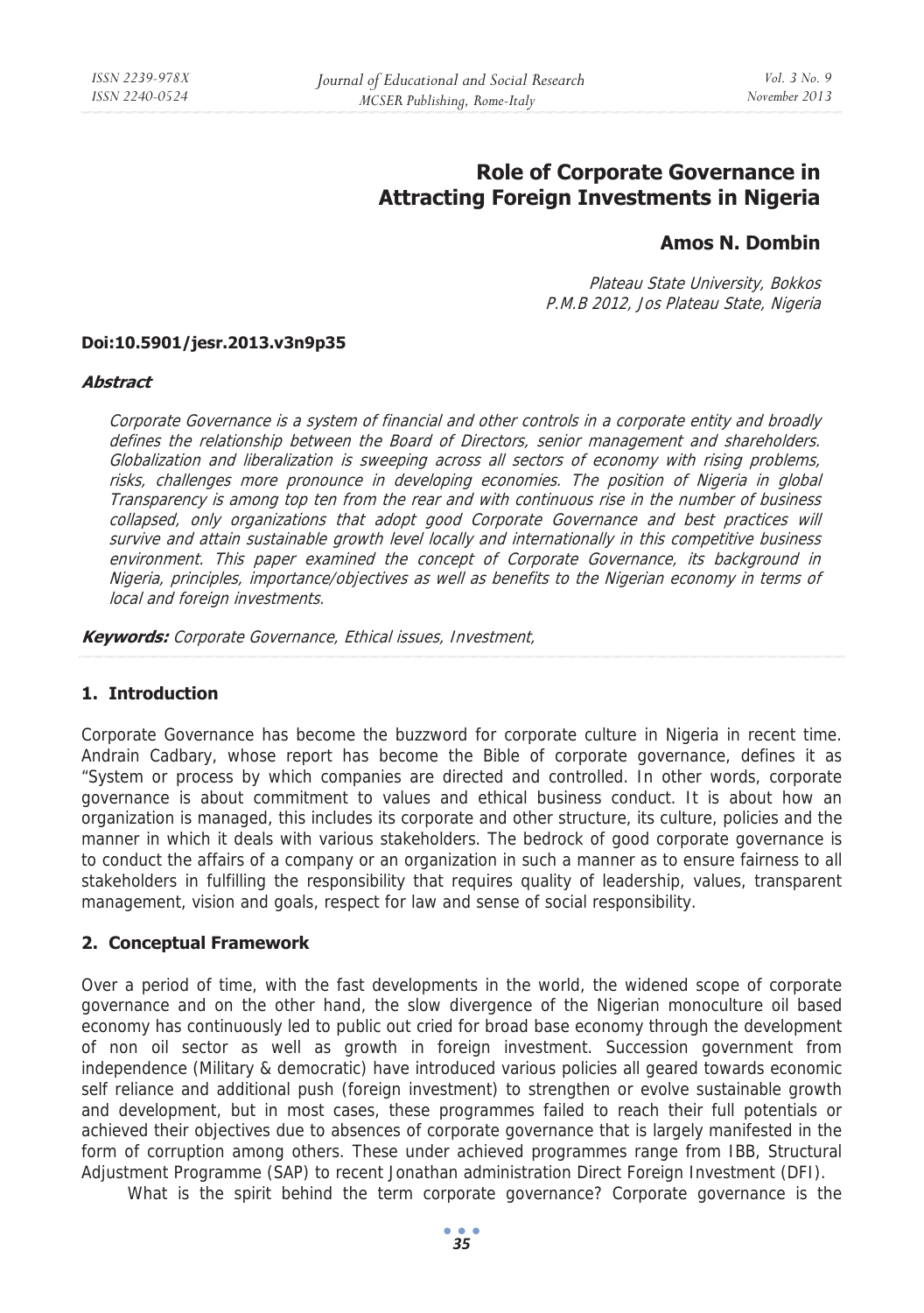acceptance by management of the inalienable rights of shareholders as the true owners of the corporation and of their own role as trustees on behalf of the shareholders. It deals with conduction of the affairs of a company such that there is fairness, efficiency and transparent administration to all stakeholders as well as strives to meet certain well defined, written objectives. In this regard, the management needs to prevent asymmetry of benefits between various sections of shareholders, especially between the owner- managers and the rest of the shareholders.

It is about commitment to values, about ethical business conduct and about making a distinction between personal and corporate funds in the management of a company. Ethical dilemmas arise from conflicting interests of the parties involved. In this regard, managers make decisions based on a set of principles influenced by the values, context and culture of the organization. It harmonizes the need for a company to strike a balance at all times between the need to enhance shareholders' wealth whilst not in any way being detrimental to the interests of the other stakeholders in the company. The importance of corporate governance has received emphasis in recent times since poor governance and weak internal controls have been associated with major corporate failures (Padmanahban 2011:11). It has also been asserted that intensive governance structure not only enhance the safety and financial strength of the institutions critical for the overall strength of the corporate but foreign investments on which economic growth is built upon. Furthermore, its objective is to generate an environment of trust and confidence amongst those having competing and conflicting interests.

It assumes a 3-tier responsibility i.e.

Political Responsibilities: abiding by legitimate law; respect for the system of rights and the principles of constitutional state.

Social Responsibilities: The corporate ethical responsibilities, towards the social framework of which the co, itself is an integral part.

Economic Responsibilities: maximizing shareholders value by depicting business ethics and enhancing corporate awareness of the environmental and societal interest of the communities, within which they operate.

### **3. Historical Development of Corporate Governance in Nigeria**

The history of corporate governance in Nigeria can be said to be convoluted, nonetheless, cannot be divorced from Company Law. Prior to the time the expression "corporate governance" became popular, Company Law recognised and still recognises two organs of a company: the board of directors and the company in general meeting. Corporate governance as a concept merely stressed the greater focus that should be paid on how a company should be run by those put in charge of the company's affairs. The prominence of board of directors in corporate governance is evident in model definitions of corporate governance which in a nutshell regards corporate governance as the processes and structures by which the business and affairs of an institution are directed and managed in order to improve long-term shareholder value by enhancing corporate performance and accountability, while taking into account the interest of other stakeholders.

Before 1990, the principal Company Law statute in Nigeria was the Companies Act 1968. This enactment was a comprehensive legislation modelled after the Companies Act 1948 of the United Kingdom. It contained elaborate provisions regarding the running of companies in relation to the roles of the board of directors and the members in general meeting. As a result of numerous limitations and criticisms from stakeholders, the Companies Act 1968 was repealed and replaced in 1990 by the then Companies and Allied Matters Decree No, 1 of 1990. With some minor modifications over the years, this statute which is now known as the Companies and Allied Matters Act, Cap. C20, Laws of the Federation of Nigeria 2004, is the principal statute regulating companies in Nigeria.

However, after the coming into force of the statute, some corporate challenges around the world brought the issue of corporate governance to the fore. Consequently, some countries started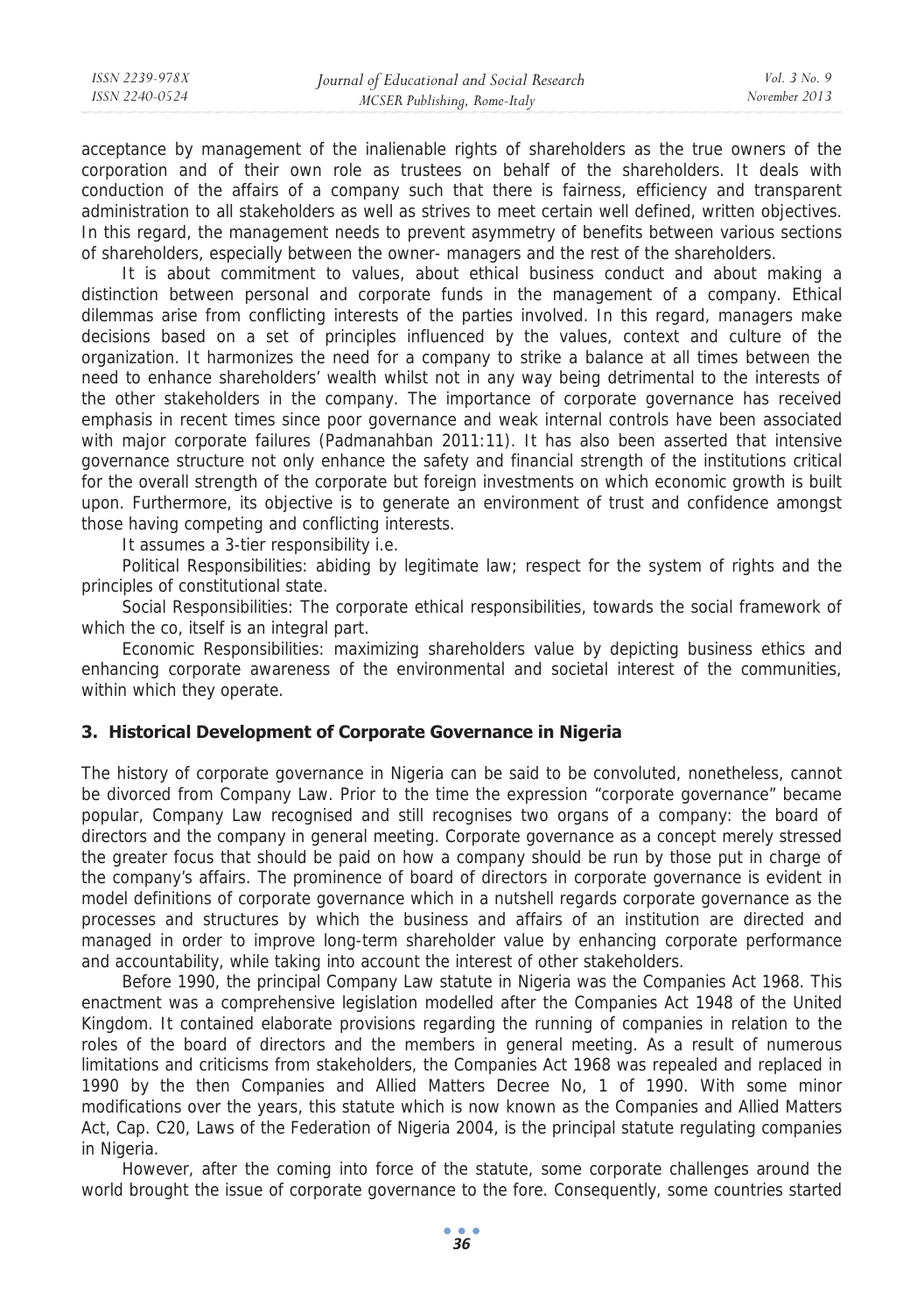review their corporate governance practices. This resulted in some countries issuing corporate governance codes to address issues neither specifically nor sufficiently addressed by their respective company legislation.

 In the case of Nigeria, its foremost formal corporate governance code could be traced to the Code of Corporate Governance for Banks and Other Financial Institutions in Nigeria which was issued by the Bankers' Committee in August 2003. This Code was the outcome of the work of the Bankers' Committee's Sub-Committee on Corporate Governance. It was initiated in response to the financial crisis in Nigeria in the early 1990s and in the realisation that poor corporate governance was one of the major factors in virtually all known instances of financial sector distress. As is evident from its nomenclature, the Code was applicable to all banks and other financial institutions operating in Nigeria at the time it was issued. Its major weakness was that it was not issued by a regulator having been issued by a voluntary association of the Chief Executives of the banks in Nigeria, otherwise known as Bankers' Committee.

The Code was predicated on 11 Principles. These are:

Responsibilities of the Board of Directors, Structure of the board of Directors, The Chairman and the Chief Executive Officer, Appointments to the Board, Proceedings of the Board of Directors, Directors' Remuneration, Board Performance Assessment, Risk Management, Financial Disclosure, Relations with shareholders, and Audit Committee.

In spite of the comprehensive provisions of the Code, it did not make much impact. A major factor that could have occasioned this was the issuance of the Code of Best Practices on Corporate Governance in Nigeria by the Securities and Exchange Commission in October 2003, about two months after the issuance of the Code.

The Code of Best Practices on Corporate Governance in Nigeria (2003 SEC Code) issued by the Securities and Exchange Commission in 2003 greatly impacted the corporate governance scene in Nigeria. In the first place, it was the first corporate governance code to be issued by any regulator in Nigeria. Secondly, it was applicable to all public companies registered in Nigeria.

After the coming into force of the 2003 SEC Code, there were numerous changes in the corporate world. Quite rapidly, the provisions of the 2003 SEC Code became inadequate to address the new developments in the corporate scene; yet no amendment to it was forthcoming from the Securities and Exchange Commission. This oversight in amending the 2003 SEC Code to bring its provisions up to date with current realities resulted in some regulators of specific sectors issuing industry-specific corporate governance codes which not only took into account the current situations when those codes were made, but they also contained provisions on some matters peculiar to their respective sectors.

In 2006, the Central Bank of Nigeria issued its Code of Corporate Governance for Banks in Nigeria Post-Consolidation (2006 CBN Code). Compliance with the provisions of this Code is mandatory for all banks operating Nigeria. Essentially, the Code which was issued following the consolidation of Nigerian banks in 2005 was meant to address the identified weaknesses in corporate governance of banks in Nigeria and to resolve the challenges of corporate governance which are bound to occur post-consolidation.

In 2008, following the reforms in the pension sector which gave rise to greater private sector involvement in pension fund management, the National Pension Commission (PENCOM) issued the Code of Corporate Governance for Licensed Pension Operators (2008 PENCOM Code). The 2008 PENCOM Code sets out rules to guide pension fund administrators (including closed pension fund administrators) and pension fund custodians on the structures and processes to be used towards achieving optimal governance processes.

The third regulator to issue an industry-specific corporate governance code is the National Insurance Commission (NAICOM). In 2009, it issued the Code of Good Corporate Governance for the Insurance Industry in Nigeria (2009 NAICOM Code). The 2009 NAICOM Code which was effective on 1<sup>st</sup> March 2009 is mandatory for all insurance and re-insurance companies under the regulatory supervision of the NAICOM. It The recognised the following as basic principles of good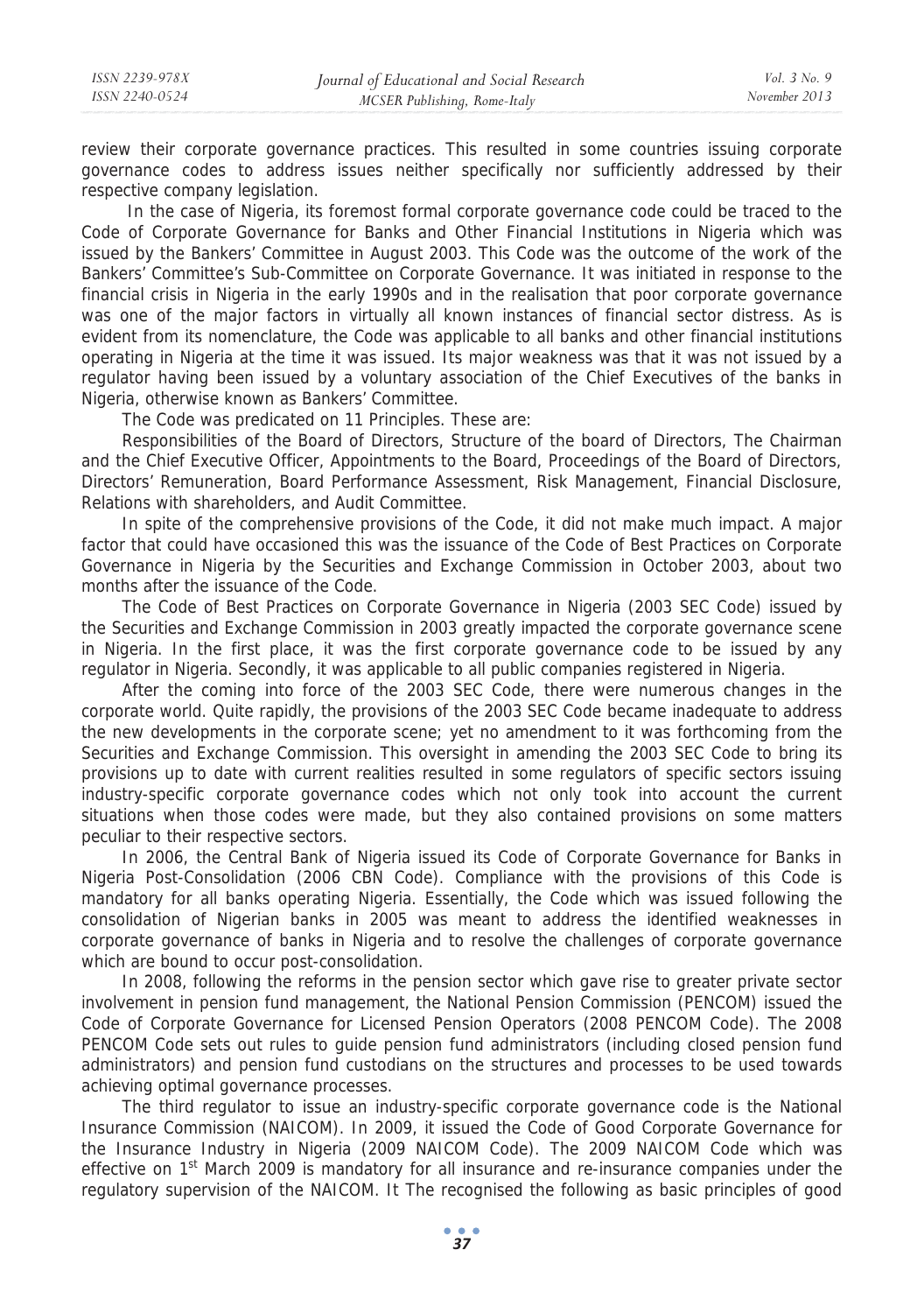corporate governance: a proactive, responsible, responsive, accountable and committed Board/Management; definite management succession plan; culture of compliance with rules and regulations; good knowledge about business and insurance matters with requisite experience; disclosure and transparency; and effective exercise of shareholders' rights.

 The three industry-specific corporate governance codes discussed above addressed corporate governance issues peculiar to the respective sectors at the time of their issuance which the 2003 SEC Code did not address. Furthermore, the 2003 SEC Code lacked adequate provisions on other contemporary corporate governance issues. These include independent directors; critical board committees in relation to corporate governance; directors' appointment, tenure, remuneration and evaluation; ensuring the independence of the external auditors; whistle-blowing procedures; sustainability issues; and general disclosure and transparency issues. Thus, on  $1<sup>st</sup>$  April 2011, the Securities and Exchange Commission issued the Code of Corporate Governance (2011 sec Code) in Nigeria which replaced the 2003 SEC Code. Being the minimum standards for public companies it has been adjudged to be quite comprehensive. Nevertheless, it still contains some flaws. Interestingly, a few months after the 2011 SEC Code became operational the Financial Reporting Council of Nigeria Act 2011 was enacted by the Federal government. This statute has far-reaching provisions regarding the operation of companies in Nigeria. One of the areas the Financial Reporting Council of Nigeria was given express jurisdiction over is corporate governance. Accordingly, sections 23(g) and 45 provide for the establishment of a Directorate of Corporate Governance for the Financial Reporting Council of Nigeria. Sections 50 and 51 stipulate the objectives and functions of the Directorate of Corporate Governance of the Financial Reporting Council of Nigeria to be the following: to develop principles and practices of corporate governance; promote the highest standards of corporate governance; promote public awareness about corporate governance principles and practices; act as the national coordinating body responsible for all matters pertaining to corporate governance; promote sound financial reporting and accountability based on true and fair financial statements duly audited by competent independent Auditors; encourage sound systems of internal control to safeguard stakeholders' investment and assets of public interest entities; and ensure that audit committees of public interest entities keep under review the scope of the audit and its cost effectiveness, the independence and objectivity of the auditors.

The Financial Reporting Council of Nigeria last year set up a committee to bring out unified code to replace the existing codes (by 4 bodies) in place. The committee recently submitted a draft document which will be subjected to public hearing to allow public input and the document would be exposed on the agency's website for the interest of the public for the interest of the public for a period of 90 days. This National Code of Corporate Governance which will contain stiff penalties/fines for varying infractions on the part of corporation or executives is expected to effective 1<sup>st</sup> January, 2014(www.corporategovernancereport.com).

## **4. Commonly Accepted Principles of Corporate Governance**

Singhal (2011) and Garg etal (2011) identified five recognized and accepted principles of Corporate Governance as:

- a. Rights and equitable treatment of shareholders: Organizations should respect the rights of shareholders and help shareholders to exercise those rights. They can help shareholders exercise their rights by effectively communicating information that is understandable and accessible and encouraging shareholders to participate in general meetings.
- b. Interests of other stakeholders: Organizations should recognize that they have legal and other obligations to all legitimate stakeholders.
- c. Role and responsibilities of the board: The board needs a range of skills and understanding to be able to deal with various business issues and have the ability to review and challenge management performance. It needs to be of sufficient size and have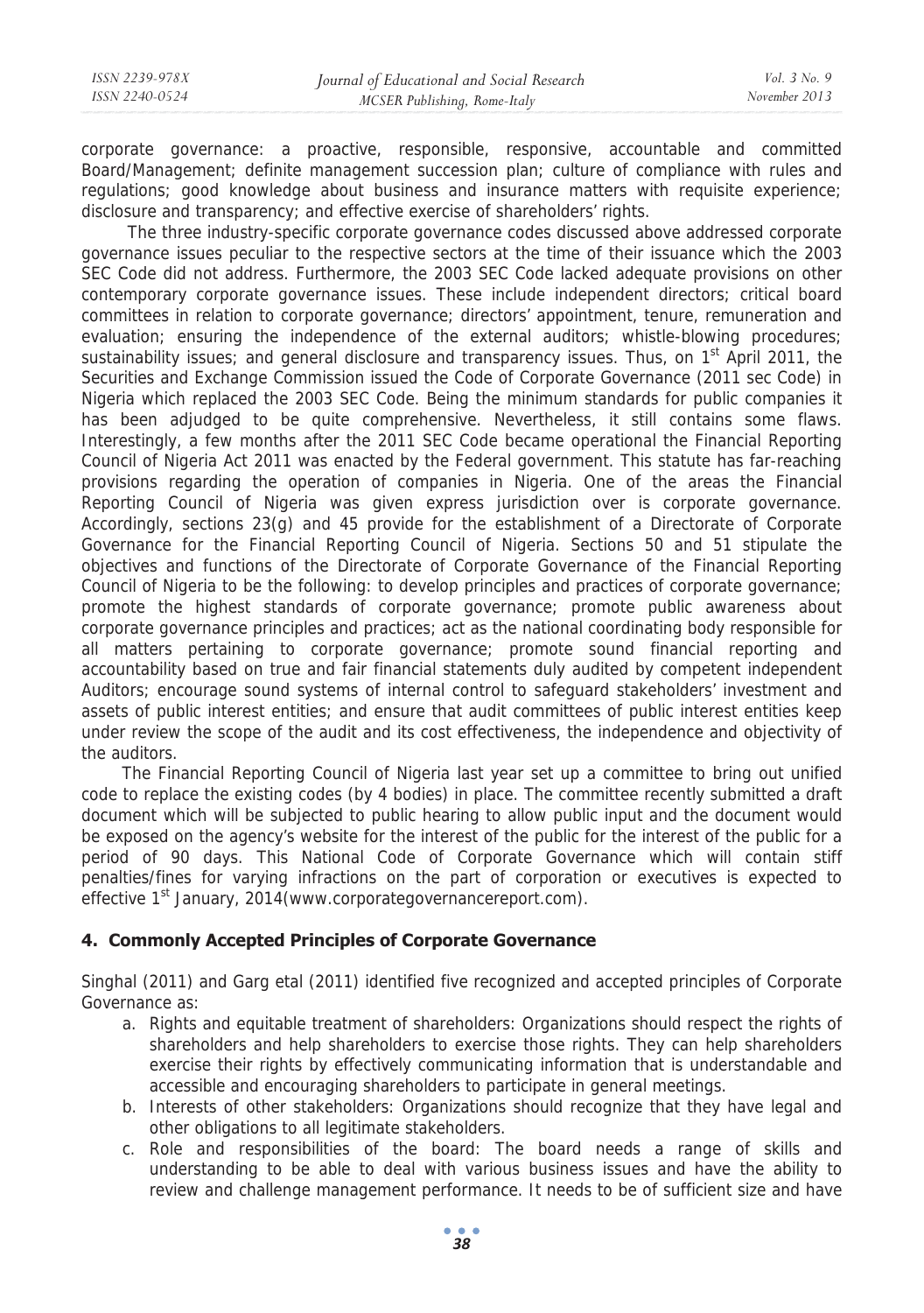an appropriate level of commitment to fulfill its responsibilities and duties. There are issues about the appropriate mix of executive and non-executive directors.

- d. Integrity and ethical behavior: Ethical and responsible decision making is not only important for public relations, but it is also a necessary element in risk management and avoiding lawsuits. Organizations should develop a code of conduct for their directors and executives that promotes ethical and responsible decision making.
- e. Disclosure and transparency: Organizations should clarify and make publicly known the roles and responsibilities of board and management to provide shareholders with a level of accountability. They should also implement procedures to independently verify and safeguard the integrity of the company's financial reporting.

Issues Involving Corporate Governance Principles include:

- Internal controls and internal auditors
- The independence of the entity's external auditors and the quality of their audits
- Oversight and management of risk
- Oversight of the preparation of the entity's financial statements
- Review of the compensation arrangements for the chief executive officer and other senior executives.
- The resources made available to directors in carrying out their duties
- The way in which individuals are nominated for positions on the board
- Dividend policy

Corporate governance mechanisms and controls are designed to reduce the inefficiencies that arise from moral hazard and adverse selection. For example, to monitor managers' behaviour, an independent third party (the external auditor) attests the accuracy of information provided by management to investors. An ideal control system should regulate both motivation and ability.

Internal corporate governance controls monitor activities and then take corrective action to accomplish organizational goals. Examples include:

Monitoring by the board of directors: The board of directors, with its legal authority to hire, fire and compensate top management, safeguards invested capital. Regular board meetings allow potential problems to be identified, discussed and avoided. Executive directors possess superior knowledge of the decision-making process and therefore evaluate top management on the basis of the quality of its decisions that lead to financial performance outcomes.

Internal control procedures and internal auditors: Internal control procedures are policies implemented by an entity's board of directors, audit committee, management, and other personnel to provide reasonable assurance of the entity achieving its objectives related to reliable financial reporting, operating efficiency, and compliance with laws and regulations.

Balance of power: The simplest balance of power is very common; require that the President be a different person from the Treasurer. This application of separation of power is further developed in companies where separate divisions check and balance each other's actions.

Remuneration: Performance – based remuneration is designed to relate some proportion of salary to individual performance. It may be in the form of cash or non-cash payments such as shares and share options, superannuation or other benefits.

External corporate governance controls encompass the controls external stakeholders exercise over the organization. Examples include: Competition, Debt covenants, Demand for and assessment of performance information (especially financial statements), Government regulations, Managerial labour market, Media pressure

### **5. Elements of Corporate Governance**

Various key aspects and elements are interlocked to ensure the existence of good Corporate Government in any company. Suman etal (2011) identified element of Corporate Governance to include: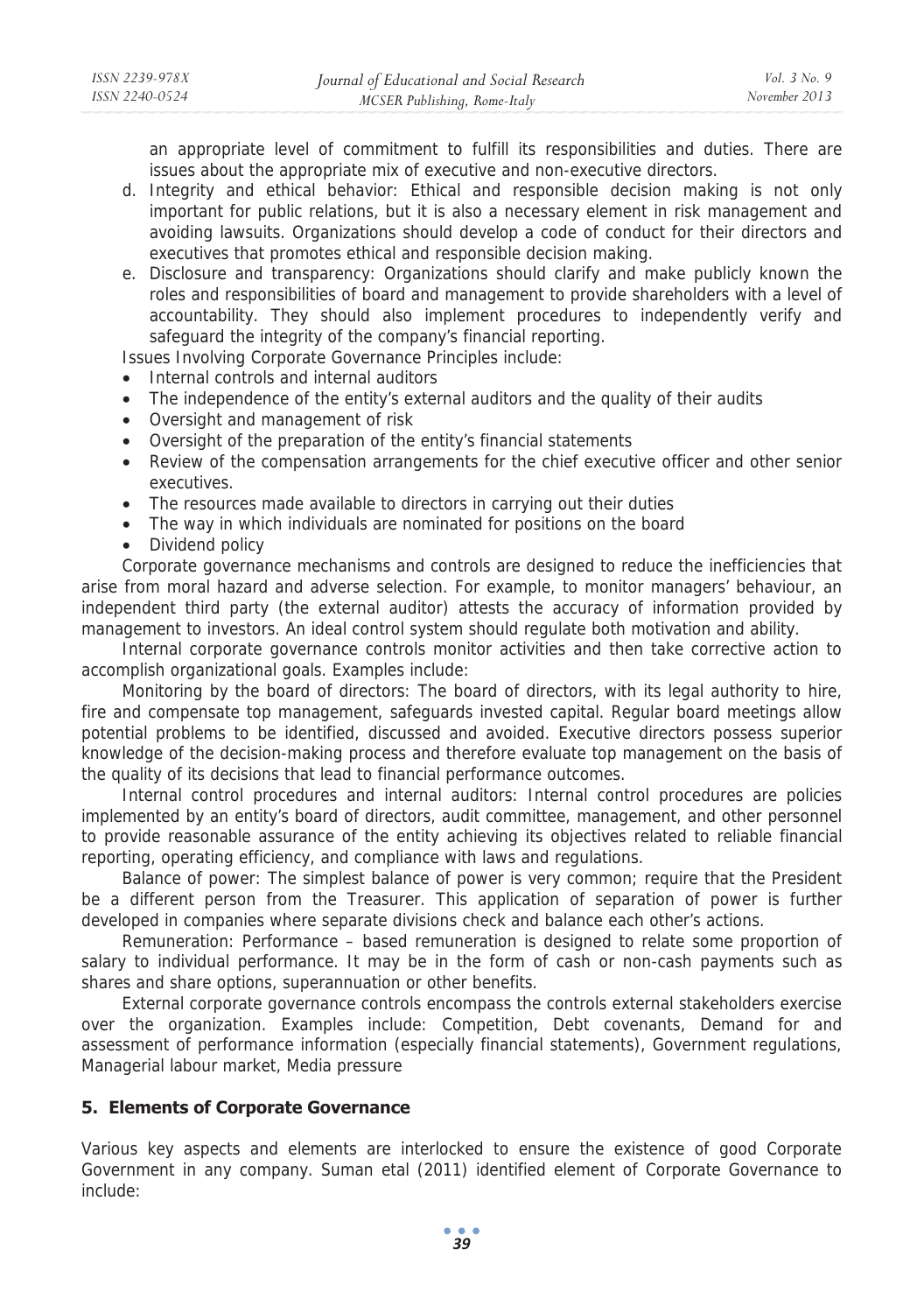- Regulatory boards the back bone of the whole system.
- Boards of director and CEO One of the major elements that play a great role in finalizing company's strategy, policies and ensure the accountability of the organization.
- Management
- Share holders
- Auditors
- Others suppliers, employees, creditors, customers, community at large.
- Of these elements, the three key constituents of corporate governance are:
- The Board of Directors,
- The shareholders and
- The Management

The pivotal role in any system of corporate governance is performed by The Board of Directors. It is accountable to the stakeholders and directs and controls and management. It stewards the company, sets its strategic aim and financial goals and oversees their implementation, puts in place adequate internal controls and periodically reports the activities and progress of the company in the company in a transparent manner to all the stakeholders.

The Shareholders role is to appoint the directors and the auditors and to hold the board accountable for the proper governance of the company by requiring the board to provide tem periodically with the requisite information in a transparent fashion, of the activities and progress of the company.

The responsibility of The Management is to undertake the management of the company in terms of the direction provided by the board, to ensure the operation of internal controls and to provide information to the board on a timely basis and in a transparent manner to enable the board to monitor the accountability of management to it.

### **6. Need, Importance and Objectives of Corporate Governance**

In order to overcome the under noted serious concerns within the business community, there is a need to introduce a system of corporate governance that will ensure the transparency, integrity and accountability of Management including non-executive directors.

Concentration of greater financial power and authority in a lesser number of individuals.

Violations of foreign exchange rules and regulations.

Large-scale diversion of funds to associate companies and risky ventures.

Unfocussed business decisions leading to losses.

Preferential allotment of shares to promoters at low prices.

Exploited the weaknesses in the Accounting standards to inflate profits and understate liabilities.

Frequent changes in Board structures.

Spinning off profitable business operations to subsidiary companies.

Charging of royalty for use of brand name by the parent company by leading companies.

Good corporate governance practices also enable Management to allocate resources more efficiently which increases the likelihood that investors will obtain a higher rate of return on their investment.

Good corporate governance practices ensure

Adequate disclosures and effective decision making to achieve corporate objectives;

Transparency in business transactions;

Statutory and legal compliances;

Protection of shareholder interests;

Commitment to values and ethical conduct of business.

Long-term survival of the companies

Good corporate governance is very important because of its role in attracting foreign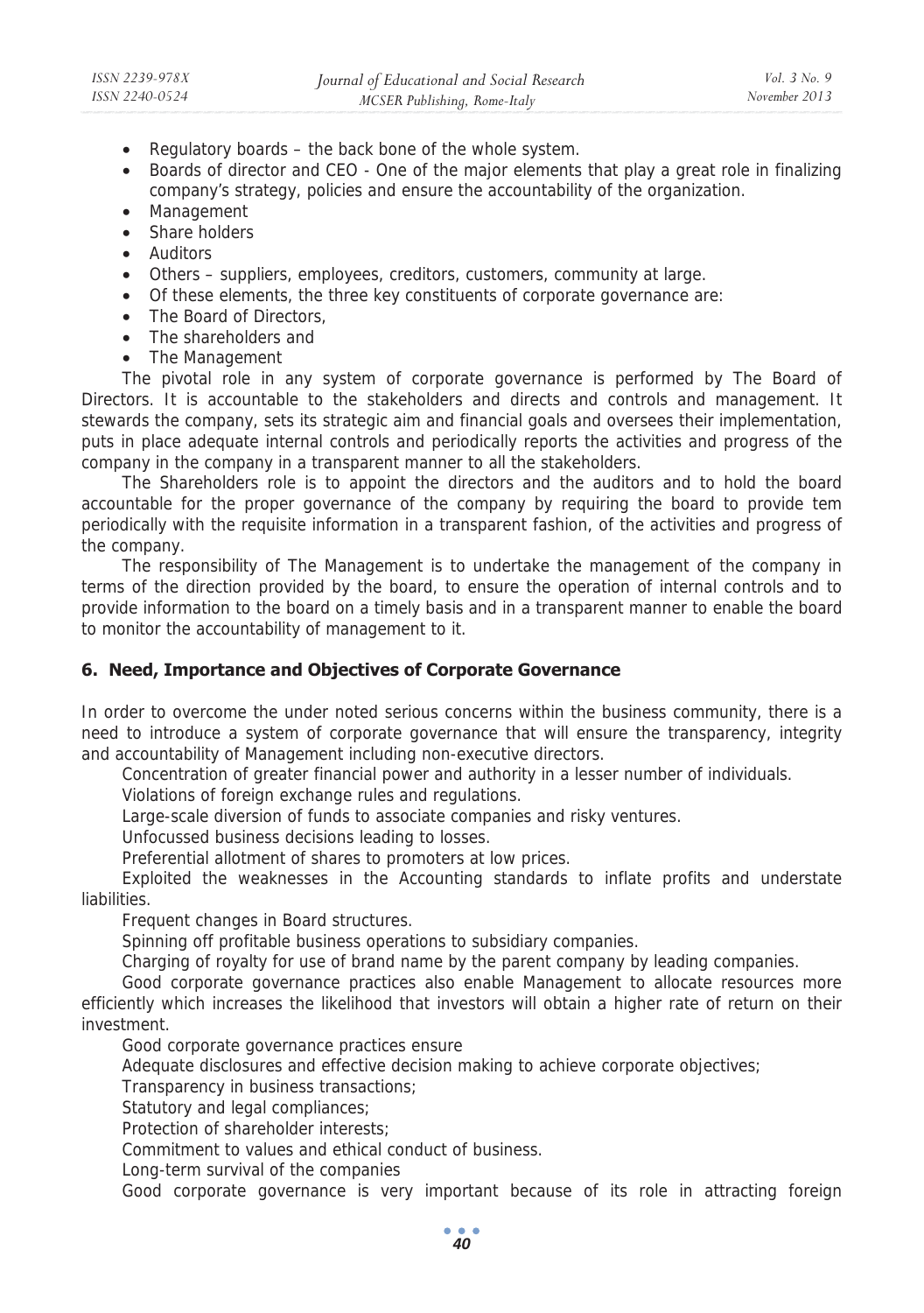investment. The extent of foreign investment, in turn, shapes the prospects for economic growth for many developing countries.

Corporate governance can play a role in reducing corruption, and decreased corruption significantly enhances a country's development prospects. The aim of "Good Corporate Governance" is to ensure commitment of the board in managing the company in a transparent manner for maximizing long-term value of the company for its shareholders and all other partners.

### **7. Attracting Foreign Investment through Corporate Governance**

- 1. Investors usually consider two aspects before making any investment (a) rate of return on invested capital (b) risk associated with investment. Companies responding positively with corporate Governance enjoy better goodwill and attract investment of foreign capital in the world (Vijay and Gaurav 2011).
- 2. Good Corporate Governance practice increase transparency accountability, enforceability in the market place. It equally built confidence among stakeholders.
- 3. It ensures country's long term success on financial platform as well on social responsibilities platform.
- 4. It boosts or establishes investor confidence in the economy (Izora 2013). The credibility offered by good corporate governance procedures also helps to maintain the confidence of investors both foreign and domestics, to attract more long term capital.
- 5. Corporate Governance help create a clement environment for investors in the country.
- 6. Also strengthen the investors from sudden crisis.
- 7. Effective Corporate Governance reduces perceived risks which reduces cost of capital and enhances quick and better decisions, which ultimately improves the bottom line of the corporate.
- 8. By raising the bar in the public and private sectors and with stiff penalties for executives or corporation, Corporate Governance attracts foreign direct investment inflows, and enhances Nigeria's competiveness and international perception.
- 9. Sound Corporate Governance is a back bone of those countries which strongly rely on stock market to raise foreign capital. As Nigeria is the emerging nation in this sector.
- 10. Emergence of Institutional Investors (pension funds, MF, hedge funds, exchange traded funds, other investors groups, insurance companies, banks, brokers and other financial institutions) has brought professional diligence in investment sector. As a big number of individuals invest their money indirectly through these Institutional Investors we can say, the majority of investment is described as "Institutional Investors". It also plays a great role in enrichment of corporate governance.

### **8. Conclusion**

Good corporate governance may not be the engine of economic growth, but it is essential for the proper functioning of the engine. The investors both national and international would be loyal wholeheartedly must in Nigerian companies if they follow all the standards of corporate governance practices. With the privatization and commercialization of government companies in Nigeria, the size of corporations are becoming much bigger and accordingly the expectation of various stakeholders are also increasing which can only be quenched by good corporate governance

### **References**

Cadbury Andrain, Chairman, (1992) Report on the Financial Aspects Corporate Governance. Companies and Allied matters Act, Cap C20 2004. Garg Sanjeer and Garg Anuj, (2011) Corporate Governance – A Changing Scenario. A.P.H Publishing